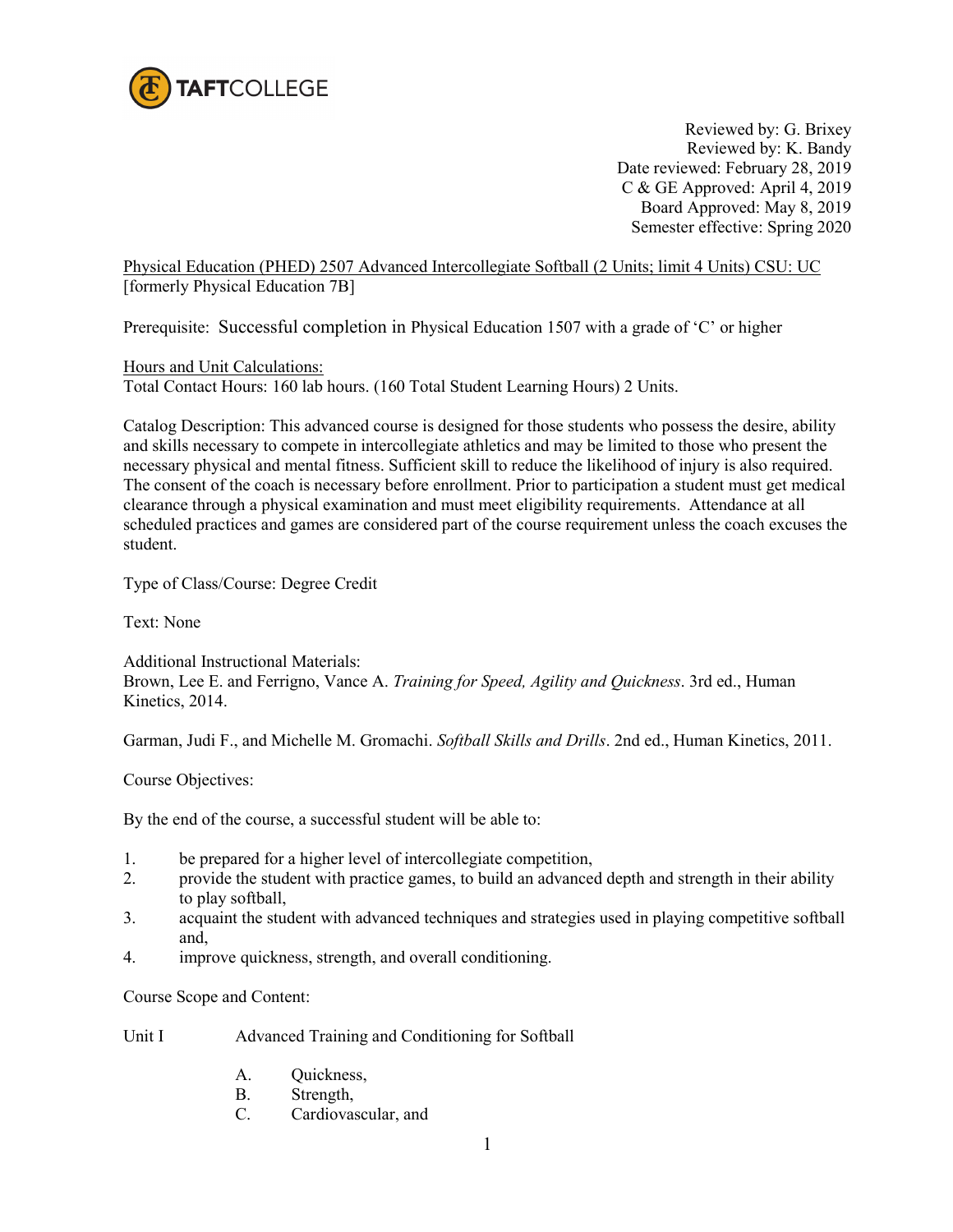

D. Stamina

## Unit II Advanced Skills Performed in Softball

- A. Throwing,
- B. Catching,
- C. Fielding,
- D. Batting,
- E. Base Running, and
- F. Pitching.

## Unit III Rules and Strategies of Team Play

- A. Offensive rules,
- B. Defensive rules,
- C. Sportsmanship and ethics,
- D. Offensive Signs,
- E. Defensive Signs, and
- F. Scouting.

Learning Activities Required Outside of Class:

The students in this class will spend a minimum of 1 hour per week outside of the regular class time doing the following:

- 1. Skill practice
- 2. Working on individual skills,
- 3. Keeping a notebook using class materials,
- 4. Studying multimedia presentations, and
- 5. Reading of the textbook.

Methods of Instruction:

- 1. Practice of fundamental skills and strategies,
- 2. Demonstration,
- 3. Practice games,
- 4. Oral instruction, and
- 5. Multimedia

## Methods of Evaluation:

- 1. Skill demonstrations, including:
	- A. Class performance
	- B. Intercollegiate games

Supplemental Data:

| TOP Code: | 083550: Intercollegiate Athletics |
|-----------|-----------------------------------|
|           |                                   |